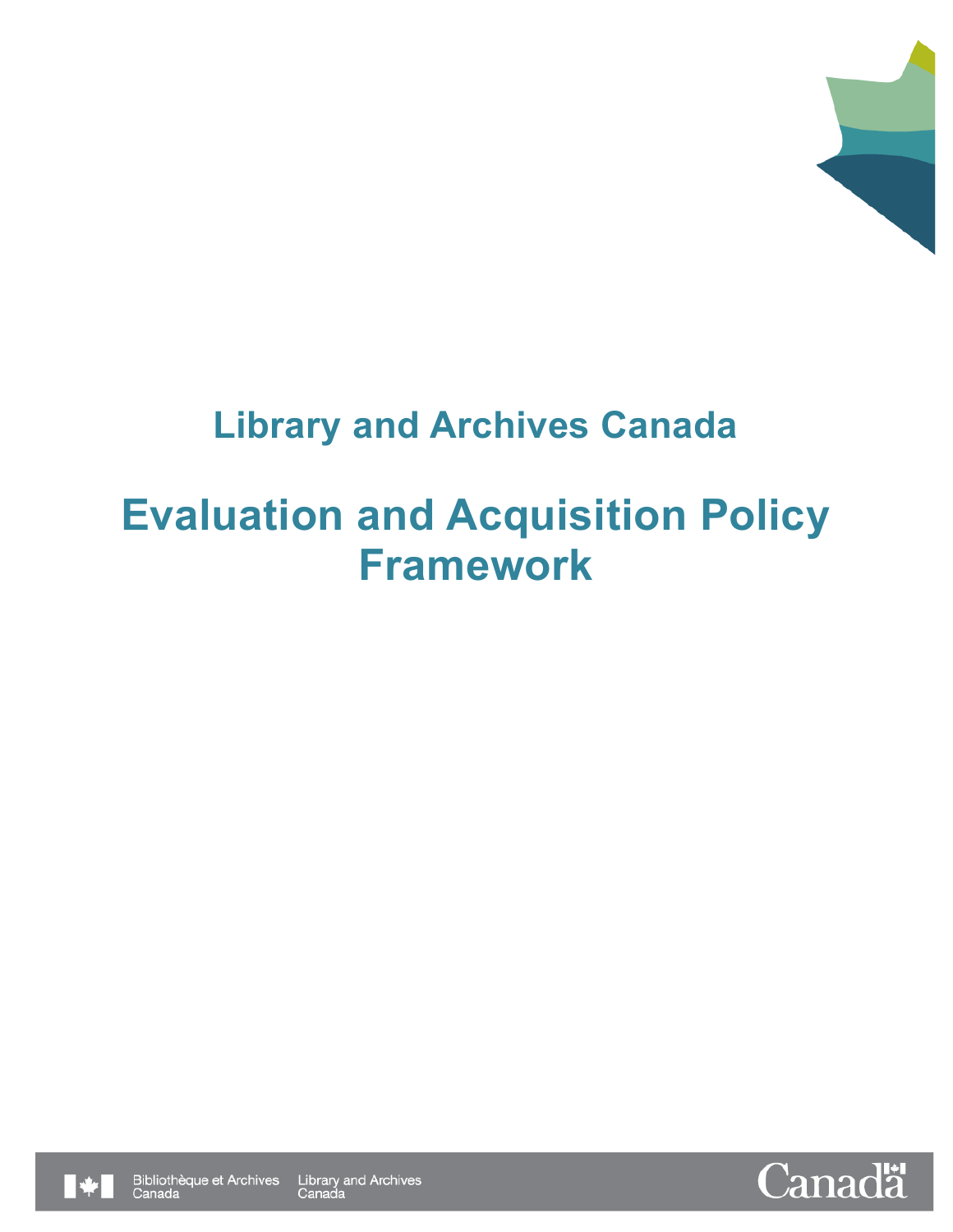#### Library and Archives Canada

## **Evaluation and Acquisition Policy Framework**

#### **1. Effective Date**

This Policy Framework has been approved by the Management Board of Library and Archives Canada (LAC) and takes effect on April 1, 2016.

#### **2. Application**

The *Evaluation and Acquisition Policy Framework* applies to activities across LAC undertaken to evaluate and acquire governmental and ministerial records, publications, and private archives, in both digital and analogue forms.

This policy framework supersedes the former *Evaluation and Acquisition Policy Framework* (2012), *Policy on Evaluation* (2012) and *Policy on Acquisition* (2012). The *Evaluation and Acquisition Checklist* tool (2013) is also superseded.

The *Evaluation and Acquisition Framework*, and its related suite, are informed by, and must be applied in a manner consistent with, other LAC policy frameworks and instruments. Activities intended to facilitate access to and remove restrictions on LAC holdings are governed by the LAC *Access Policy Framework*; activities aimed at preservation after acquisition are governed by the LAC *Stewardship Policy Framework*.

#### **3. Definitions**

See Appendix A.

#### **4. Context**

As set out in the *Library and Archives of Canada Act*, LAC serves as a source of enduring knowledge, contributing to the cultural, social and economic advancement of Canada as a free and democratic society, and serves as the continuing memory of the government of Canada and its institutions.

LAC is part of both national and international library and archival communities, and part of a broader community of memory and educational institutions. As a national library and archives, LAC's mandate is to acquire, preserve and provide access to Canada's documentary heritage. LAC's mandate complements that of museums and research institutions, which have various roles in preserving and interpreting Canada's past.

LAC meets its mandate within existing legislation, regulations, and policies, including the *Library and Archives of Canada Act*, the *Cultural Property Export and Import Act*, the *Federal Accountability Act*, and other legislation and policies as outlined in Appendix B. Its legislated mandate includes: acquiring Canada's documentary heritage; acting as the permanent repository of the records of the federal government; and acquiring all publications by and about Canadians.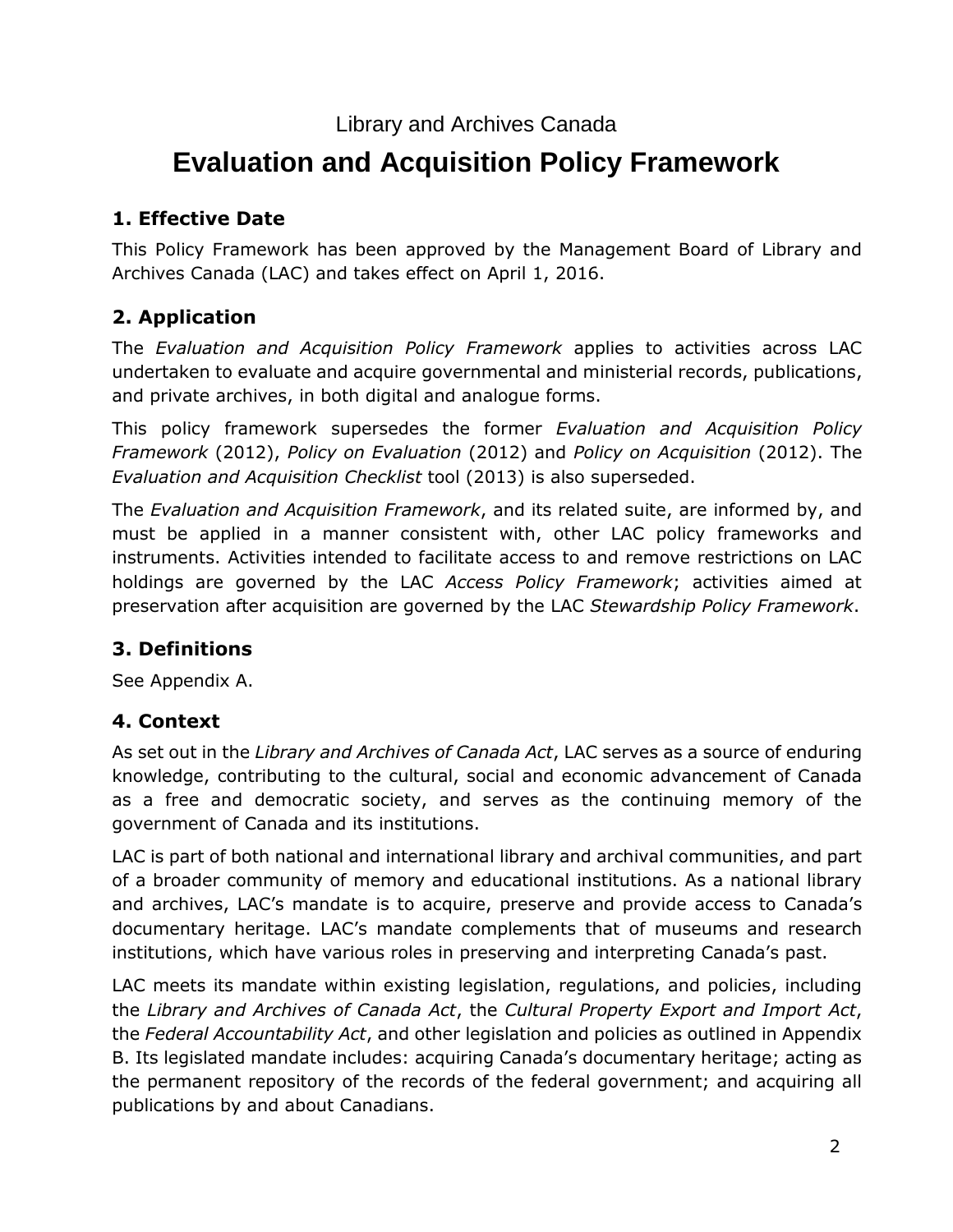This framework captures the guiding principles for evaluation and acquisition, and reflects LAC's unique mandate as a blended national library and archives.

#### **5. Purpose**

Under the *Library and Archives of Canada Act*, LAC is mandated to acquire Canada's documentary heritage. The purpose of this Policy Framework is to articulate LAC's principles for achieving this mandate.

This Policy Framework also defines the approach for LAC evaluation and acquisition activities. It sets out how to ensure: that they reflect the LAC mandate; that LAC's policy direction and the principles underlying evaluation and acquisition activities are clear; that roles and responsibilities within LAC are understood; and that, where possible, all necessary metadata are captured at the point of acquisition.

#### **6. Principles**

In order to achieve its mandate, LAC conducts evaluation and acquisition activities in alignment with the following principles.

#### **6.1 National significance**

As a national library and archives, LAC focuses on, identifies, and acquires documentary heritage of national significance.

Documentary heritage of national significance is that which:

- Demonstrates the Canadian experience, federal or pan-Canadian;
- Has influenced the development of Canada;
- Has a broad national scope;
- Has or has had an impact on national trends and events; and/or,
- Illustrates Canadian impact and perspectives on international trends and events.

#### **6.2 Collaboration**

As part of a larger library and archival community, LAC collaborates meaningfully with other memory institutions, both nationally and internationally.

LAC recognizes that other cultural heritage institutions may also acquire material of national significance based on their mandate and the needs of user communities.

LAC works with other memory institutions towards ensuring that the documentary heritage of Canada is acquired by the most appropriate institution.

#### **6.3 Representativeness**

LAC aims to build a collection of documentary heritage holdings that is representative of the complexity of Canadian society and the events that shape it, both at home and abroad.

Decisions about evaluation and acquisition take place within a broader context. LAC identifies and evaluates for acquisition the long-term impact of the documentary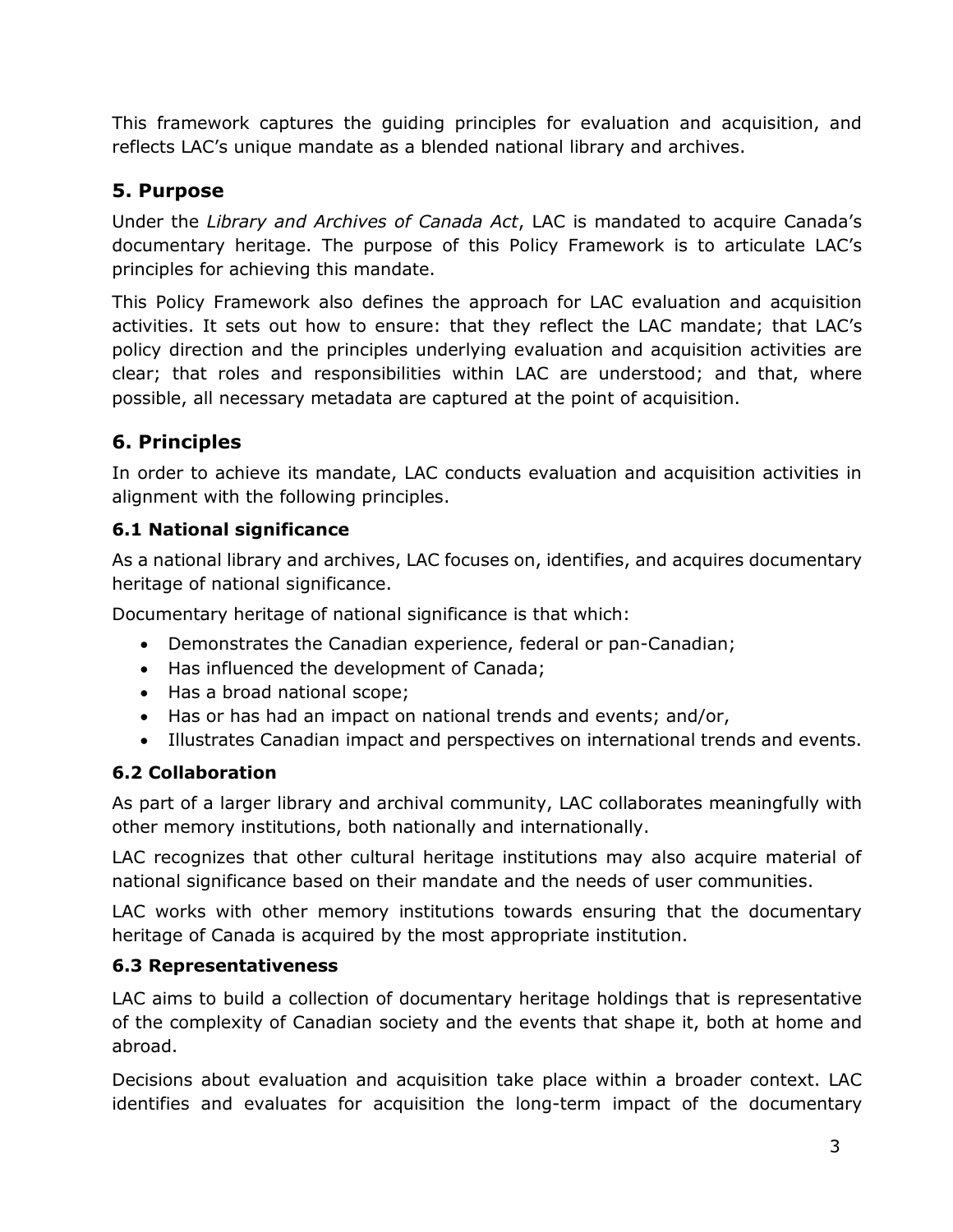heritage pertaining to individuals, communities, and organizations that are illustrative of the development of Canadian society. LAC takes a comprehensive approach to acquiring works published in and about Canada. LAC considers the need to document the perspectives of minorities and marginalised groups and to reflect their experiences and identities in its holdings. To this end, LAC acquires sufficient documentation, both in breadth and depth, to reflect the full diversity of Canadian society.

#### **6.4 Expertise-based**

LAC's acquisition decisions are based on expert evaluation in accordance with the principles and standards of library and archival sciences. In acquiring documentary heritage, LAC takes into consideration the needs of preservation and access.

#### **6.5 Complementarity**

Documentary heritage acquired by LAC consists of four types, as identified in the *Library and Archives of Canada Act*, each contributing to a complementary picture of Canadian society over time.

- Publications preserve ideas and imaginings of, by and about Canada and Canadians. LAC's approach to acquiring publications is comprehensive, based on consistent participation of Canadian publishers and strengthened by targeted collection development.
- Private archives document the activities, ideas and interactions of persons, and of non-profit and for-profit organizations. LAC acquires archival records that define, influence, or aid understanding of Canadian society.
- Government archives document the actions and decisions of the federal government. In acquiring them, LAC seeks to document the breadth and depth of the government's activities within Canadian society and abroad.
- Web resources document the information that individuals and organizations have sought to communicate on line. LAC seeks to capture the concerns and issues of importance to Canada and its peoples conveyed on the Internet.

LAC determines what will be acquired in light of the unique characteristics of each type of documentary heritage.

#### **7. Roles and responsibilities**

The Librarian and Archivist of Canada is accountable overall for evaluation and acquisition at LAC.

The Assistant Deputy Minister responsible for acquisition ensures the implementation of the Evaluation and Acquisition Policy Framework, including that evaluation and acquisition activities undertaken are aligned with the Framework.

The directors general responsible for evaluation and acquisition approve operational policy instruments and tools, and implement the Policy Framework and associated policy instruments.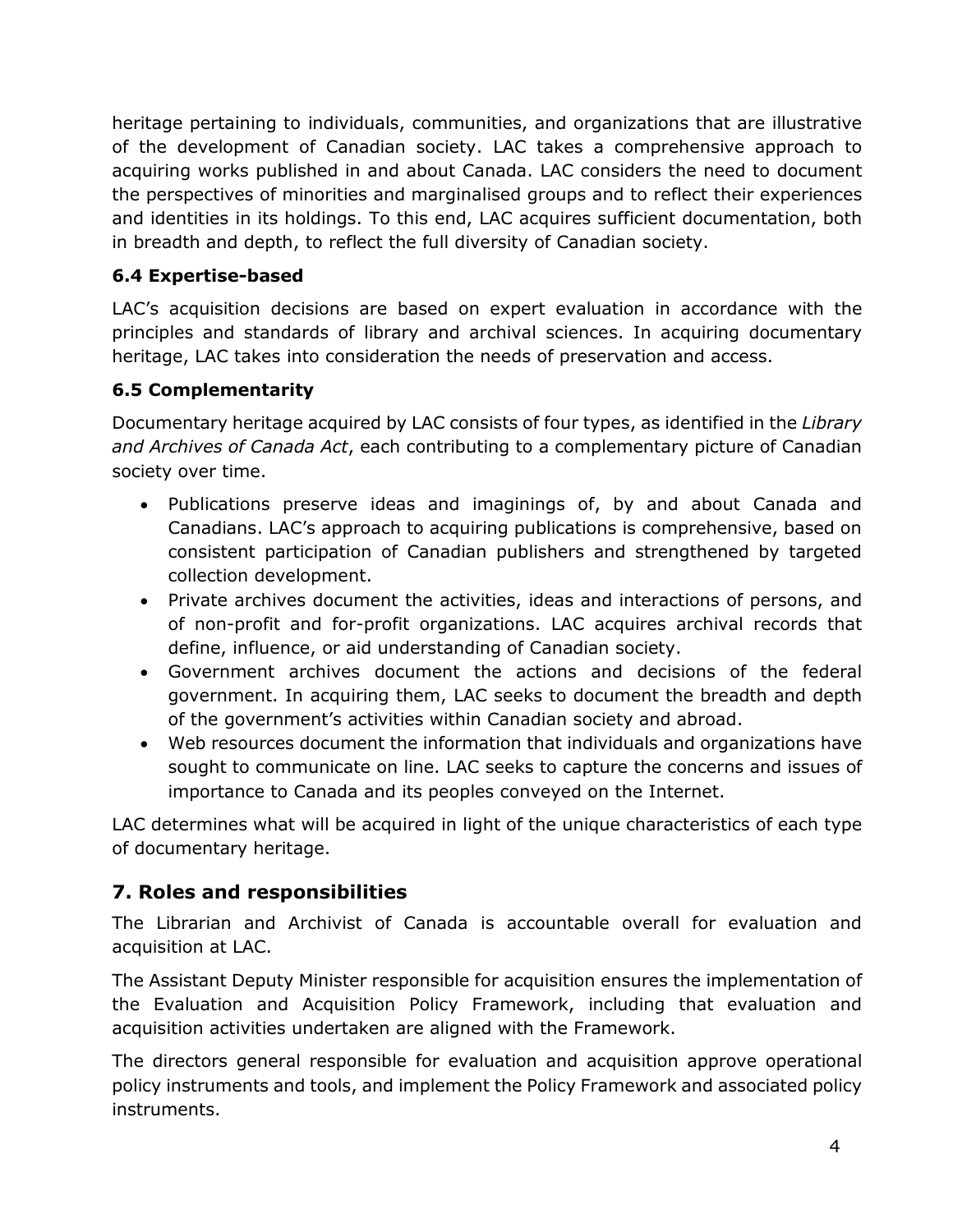Directors, managers and staff conduct evaluation and acquisition activities and processes within the parameters set out in the Evaluation and Acquisition Policy Framework and related policy instruments; provide advice on evaluation and acquisition as required; and document their recommendations and decisions.

#### **8. Planning, monitoring and review**

The Strategic Policy and Advice Division will review this policy framework, including related policy instruments, five years following its coming into effect, or as required.

#### **9. Corrective measures**

Non-compliance with the Evaluation and Acquisition Policy Framework may entail corrective measures by the Librarian and Archivist of Canada, Management Board, or the Chief Operating Officer.

#### **10. Enquiries**

Please address any questions about this Policy Framework to:

Director, Strategic Policy and Advice Library and Archives Canada 550 Boulevard de la Cité Gatineau, Quebec K1A 0N4 bac.politiques-policy.lac@canada.ca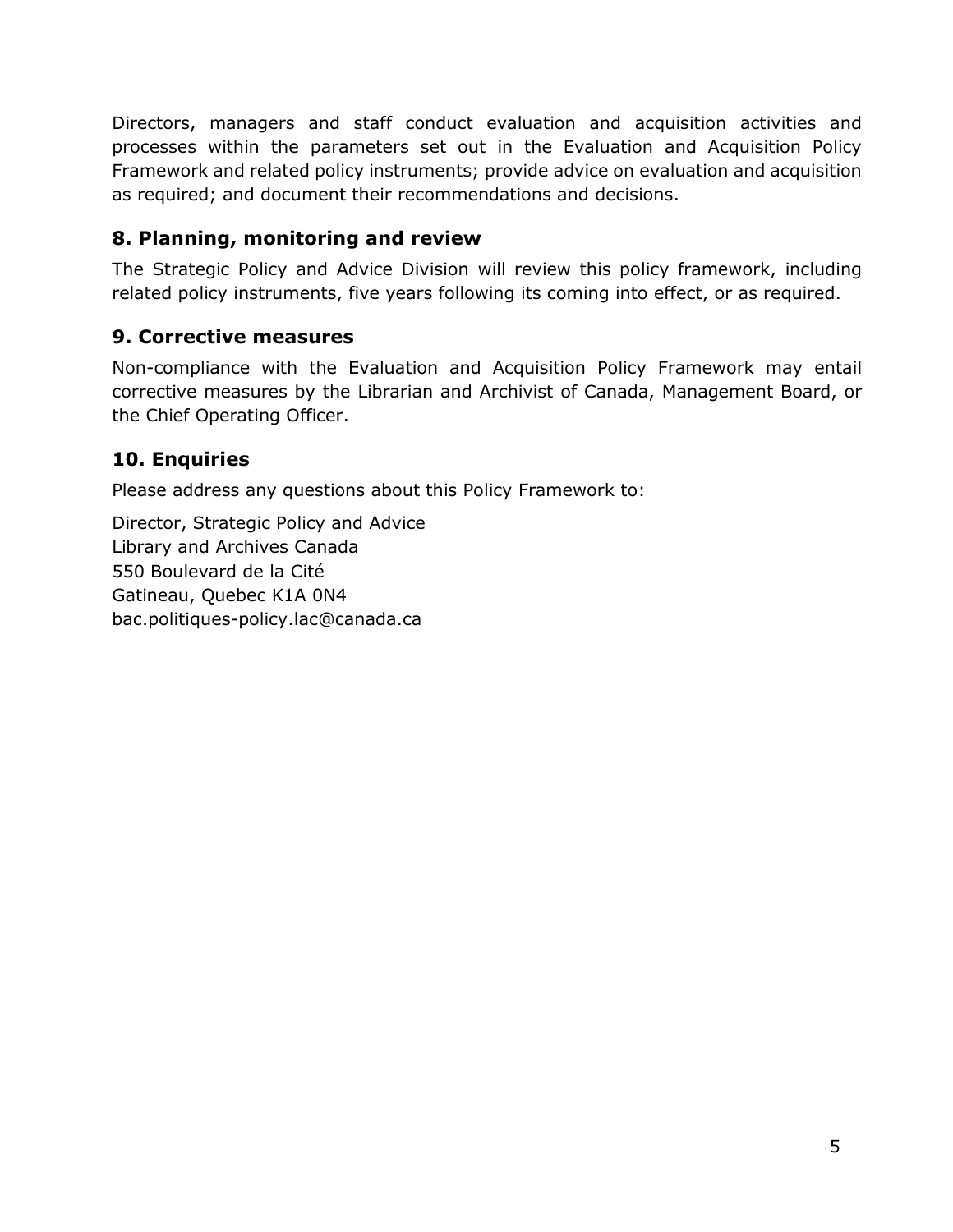#### **Appendix A: Definitions**

#### **Acquisition** *[Acquisition]*

Acquisition is the process of acquiring documentary heritage of historical or archival value. Acquisition takes place when a decision is made to take control of documentary heritage for the purpose of preserving it for use by future generations.

#### **Authenticity** *[Authenticité]*

Authenticity is the quality of being genuine, not a counterfeit, and free from tampering, and is typically inferred from internal and external evidence.

#### **Documentary Heritage** *[Patrimoine documentaire]*

Documentary heritage comprises publications and records of interest to Canada.

#### **Evaluation** *[Évaluation]*

Evaluation is the assessment of publications and records for their capacity to document the development of Canadian society.

#### **Historical or Archival Value** *[Valeur historique ou archivistique]*

Historical or archival value is the quality of having continuing usefulness or significance to Canadian society.

#### **Holdings** *[Collection]*

Holdings comprise documentary heritage brought under the control of LAC through the *Library and Archives of Canada Act* and *Legal Deposit of Publications Regulations*, and any master copies generated thereof.

#### **National Significance** *[Importance nationale]*

Documentary heritage of national significance is that which:

- demonstrates the Canadian experience, federal or pan-Canadian;
- has influenced the development of Canada;
- has a broad national scope;
- has or has had an impact on national trends and events; and/or,
- illustrates Canadian impact and perspectives on international trends and events.

#### **Preservation** *[Préservation]*

Preservation comprises all actions taken to retard deterioration of or prevent damage to holdings; and to ensure that access to, usability of, and authenticity of holdings are maintained over time.